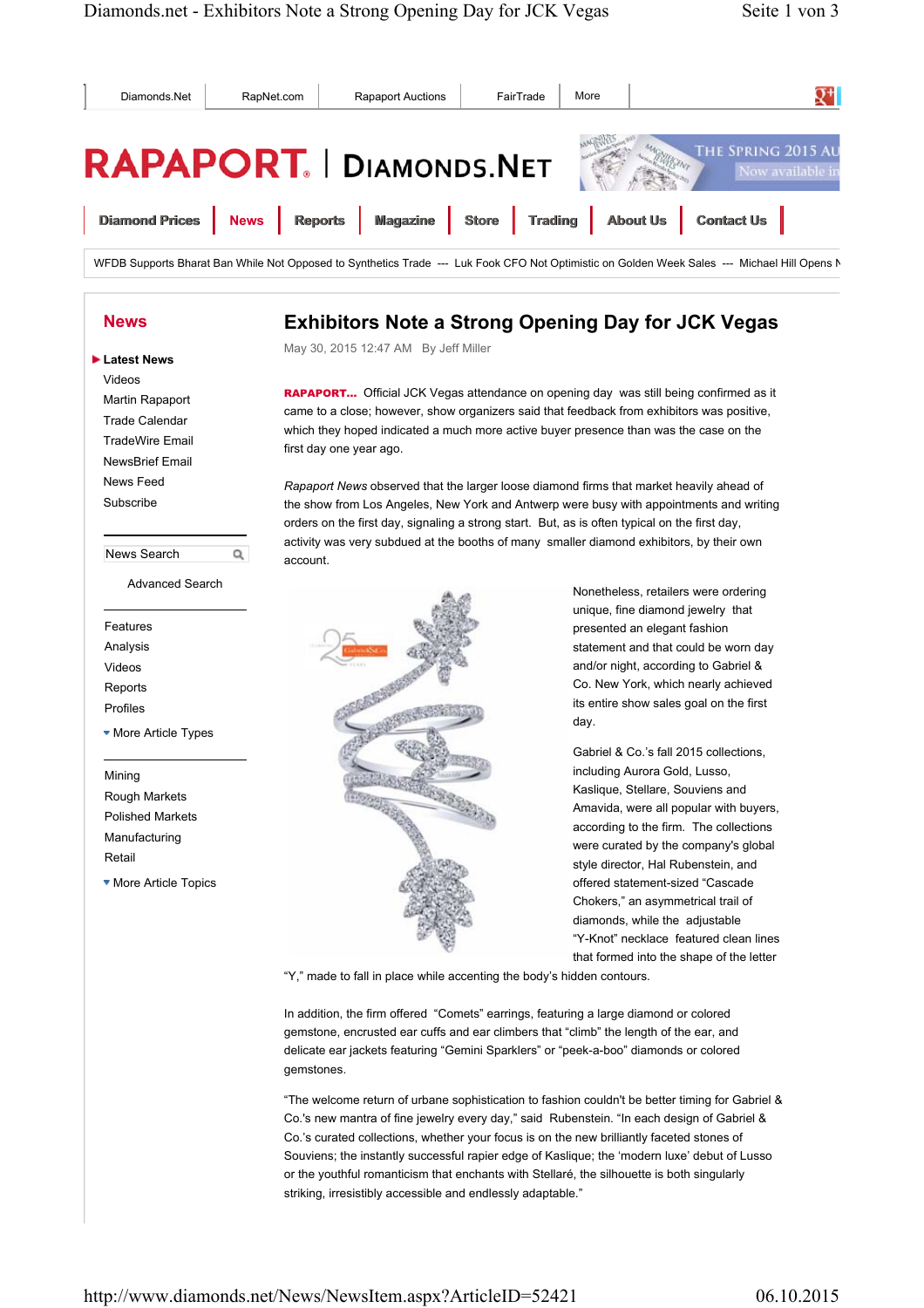This year, designer Erich Zimmermann of Augsburg, Germany returned to the JCK venue after a six-year hiatus and said that orders for his handmade pieces were very strong on opening day. "Rose quartz in rose gold rings are very easy to sell right now," he said, as were his hand-carved lavender and green jade earrings, which sold out. Early in the day, the designer also sold several of his Cocoon collier necklaces that were handcrafted in 18-karat yellow gold. He described the necklace collection as "light and organic," mimicking nature's delicate forms.

Zimmermann introduced the Sevensome diamond ring (pictured) in gray gold that featured seven diamonds, 5.08 total carat weight, in various cuts.

However, when the ring is worn, or turned on the finger, it reveals a different cut, such as a 0.74-carat brilliant cut, a 0.70-carat baguette, a



0.72-carat pear-shape, a 0.72-carat radiant, a 0.70-carat oval, a 0.70-carat navette or a 0.80 carat emerald cut.

Zalemark unveiled its much anticipated Crayola Fine Jewelry collection under the theme "I am Color." The initial collection offered a limited number of diamond pieces, but head designer and Zalemark CEO Steven Zale said that more diamond and gold jewelry will be forthcoming as the collection gains momentum.

Initially, the majority of pieces featured enamels, pearls and crystals in 14-karat white, yellow or rose gold and silver. Zalemark was chosen to partner with Crayola, one of the world's most recognized brands, to create a fine jewelry collection as it branches out with new product lines, including jewelry, clothing and home accessories.

Zale said that when he visited Crayola's corporate offices, the company's wall art inspired him to create jewelry that "flowed with color," as is pictured in the necklace below. Earlier in the year, Zale collaborated with music sensation Engelbert Humperdinck to create The Harmony Collection. The designer said that it has been a tremendous success.



In other news from the show, Dominion Diamond Corporation launched its business-tobusiness platform for the CanadaMark diamond hallmark program. Kiran Group and CUFF partnered to bring "smart jewelry" to the U.S. CUFF, which is based in San Francisco, plans to elevate wearable technology by discretely including it in fashion and accessories.

Tejas Shah, the CEO of Kiran USA, said, "The partnership with CUFF is an exciting opportunity for us to participate in the fast growing wearables category and lead the way for global expansion. We have plans to showcase the potential of the technology in new and much more fashion-forward ways and add functional value to jewelry our customers already love."

The Bombay Diamond Jewellery Company created a "Diamonds Dream In Color" campaign that specifically targets millennial customers and centers on natural pink diamonds. Nihar Mehta, the principal of

Bombay Diamond Jewelry, said, "We are leveraging our position of the rough material to